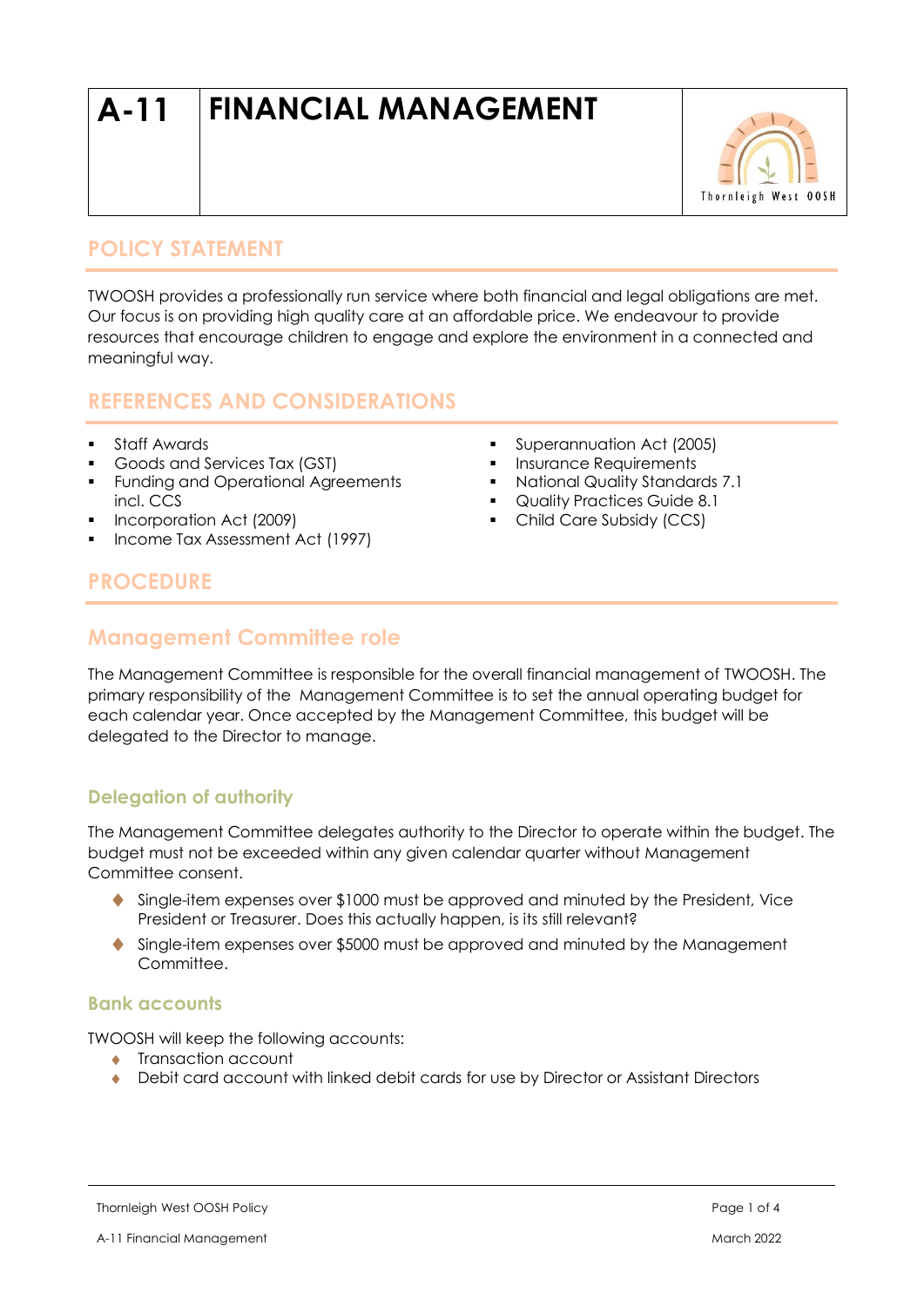Term deposits – as agreed by the Management Committee including one term deposit designated to secure staff entitlements. Reference to a term deposit still relevant for staff entitlements? Suggest removing this as we primarily monitor the bank balance rather than keep a term deposit just for staff entitlements.

# **Specific responsibilities**

### **Director**

The Director will be responsible for the day-to-day financial management of TWOOSH which includes:

- ensuring the delegation of authority is adhered to by all Educators
- notifying the Management Committee of forecast expenses, including asset replacement
- ◆ recording student attendance
- ensuring Educators are recording the hours they have worked
- issuing fee invoices
- submitting BPAY transactions for fee collection
- validating invoices and forwarding them to the bookkeeper for payment
- **a** approving payments via online banking
- **allocating and reconciling petty cash**
- ◆ purchasing equipment
- paying bills as required by the due date
- **Containation** for cheques to be signed as required
- ensuring all government funding agencies records (CCS CCMS, ISS) are accurate and up to date
- ◆ preparing CCS and ISS quarterly reports
- **allocating staff work hours and duties**
- assisting the bookkeeper and Management Committee in their duties as required
- maintaining a schedule of assets owned by TWOOSH, including adding any newly purchased capital items
- submitting a pin code within Xero to release superannuation payment for Educators from the bank
- assisting the bookkeeper and auditor by providing reports from the Qikkids system
- ◆ renewing term deposit as required.

#### **Bookkeeper**

This function has no financial delegation.

- **Prepare and submit pays from timesheets provided by the Director.**
- $\bullet$  Prepare monthly cash flow report (by the 15<sup>th</sup> of each month)
- Prepare monthly invoices (to be approved by the authoriser per table below).
- **Prepare Monthly Profit and Loss and Balance Sheet.**
- ◆ Prepare and lodge Quarterly Business Activity Statements with the Tax Office.
- ◆ Reconcile GST each quarter.
- Provide a payroll report for the purposes of completing the Workers Compensation Declaration.
- Review monthly bank reconciliation, cash receipts and payments recorded in Xero.
- Maintain the creditors ledger in Xero. This requires all payables invoices to be provided to the bookkeeper in a timely manner.
- Maintain superannuation contribution details for each employee within Xero and submit payment via Super payments within every quarter. This requires the Director to submit a pin code within Xero to release payment from the bank.
- Set up new employees that have not provided their choice of super fund with the Centre's current fund (currently CareSuper).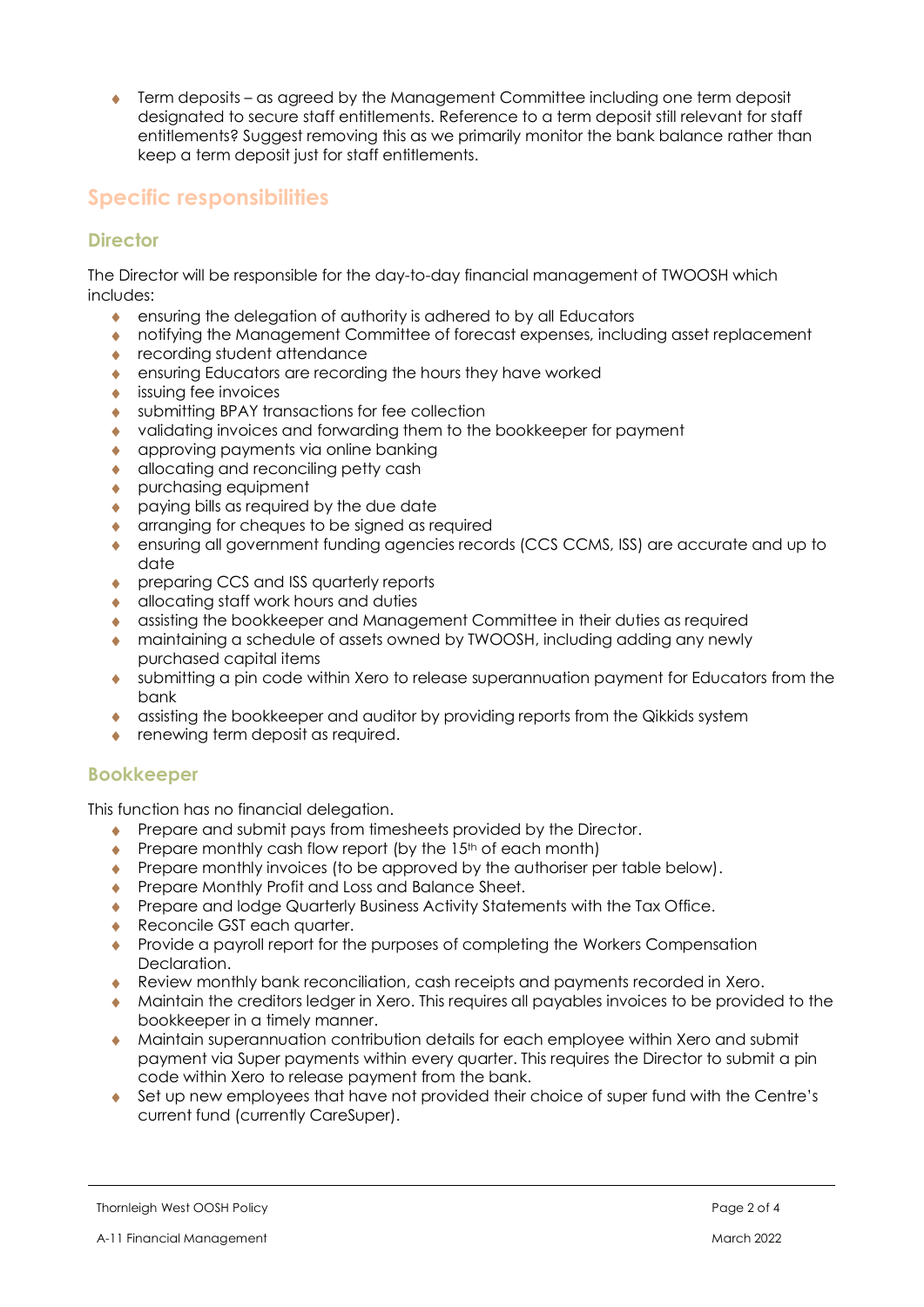- Prepare and lodge the annual wages summary with the Tax Office ensuring it reconciles to the payment summaries provided to employees for the year and for the payments made to the Tax Office during the year.
- Deal with various government departments over the phone funding, statistics and tax (as required).
- Reconcile Childcare Assistance payments/remittance advice made to the centre throughout the year.
- Reconcile and review debtors list for doubtful and bad debts. The Director will assist by providing reports from Qikkids.
- Discuss with Director outstanding fee accounts which need to be followed up for payment throughout the year.
- Liaise with the centre's Auditors. Provide the Auditor access to Xero so that they can view source documents attached to transactions within Xero. Answer Auditor queries and provide any information or documentation requested by the Auditor.
- Calculate, on a monthly basis, provisions for holiday and sick pay and provisions for long service leave.
- Assist with implementing any actions resulting from the annual financial audit.
- Assist the Treasurer in preparing the yearly budget, and the ongoing updates to the forecast.

#### **Treasurer**

- Present monthly income and expenditure reports at Management Committee meetings.
- $\bullet$  Ensure this policy is implemented.
- ◆ Ensure an annual financial audit is completed.
- **Present audit findings to Management Committee.**
- ◆ Present financials at AGM.
- Action required updates to authorisers and signatories.
- **Prepare an annual budget in consultation with the Director.**
- Maintain a rolling 12-month forecast in consultation with the Director.

## **Accountabilities**

| Position                  | Account<br>authorisers for<br>online banking | Commbiz system<br>role title | Account<br>signatory | Debit card  |
|---------------------------|----------------------------------------------|------------------------------|----------------------|-------------|
| President                 | <b>YES</b>                                   | Management<br>Committee      | <b>YES</b>           | <b>NO</b>   |
| <b>Vice President</b>     | <b>YES</b>                                   | Management<br>Committee      | <b>YES</b>           | <b>NO</b>   |
| <b>Treasurer</b>          | <b>YES</b>                                   | Management<br>Committee      | <b>YES</b>           | <b>NO</b>   |
| <b>Director</b>           | <b>YES</b>                                   | Educators                    | <b>YES</b>           | YES \$1,000 |
| <b>Assistant Director</b> | <b>YES</b>                                   | <b>Educators</b>             | <b>YES</b>           | YES \$1,000 |
| Bookkeeper/payroll        | NO – create only                             | $\overline{\phantom{a}}$     | NO                   | <b>NO</b>   |

Any changes to stated signatories, authorisers and approval limits shown in the above table must be approved by the Management Committee and recorded in meeting minutes.